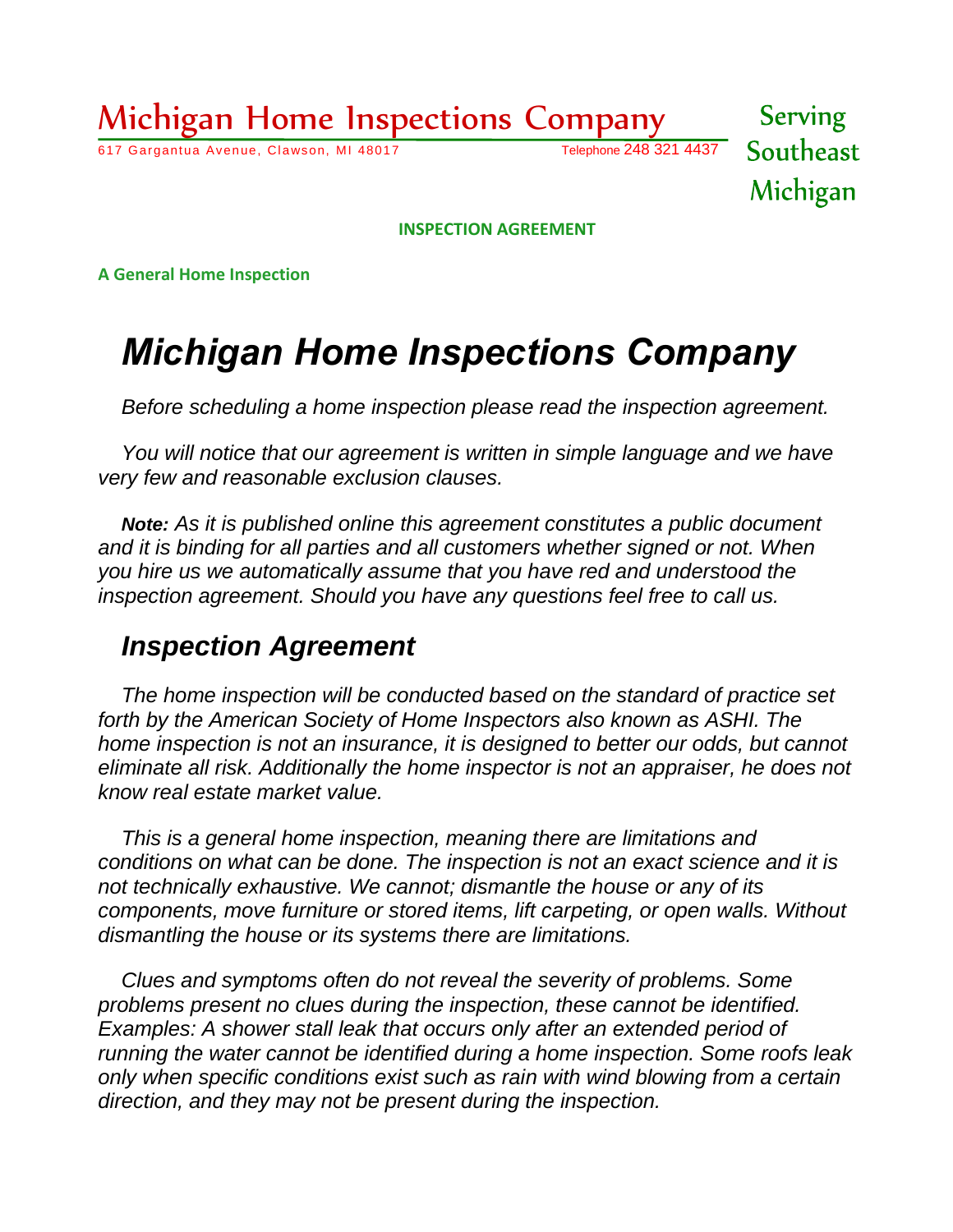*There are also some problems that could be identified only through timely observation. New homeowners keep finding things for six month or more after moving in the house; in the inspection world it is called "learning the house".*

*The purpose of a home inspection is to examine a house to evaluate the condition of the components and to determine if systems are performing their intended function. Emphases are placed on defects that require major expenses to correct; major in the inspectors view means repair cost at high percentage ratio to the property market value. While some minor problems are found when looking for major items and we note them as courtesy, but an all-inclusive list of all minor deficiencies cannot be provided.*

*The decision to purchase or revise the purchase price considering major or minor defects belongs entirely to the client. From this prospective, the inspector cannot decide for the client what is major or minor defect. The client should always follow his/her judgement and feelings.*

*Comments on repair/replacement costs are an order of magnitude they represent approximate market value and we provide them only verbally when possible and only as a guideline for the client. Contractors who perform the work should be solicited for more realistic estimates.*

*The indoor air quality, the presence of irritants, pollutants, contaminants, toxic materials, or organisms such as mold, bacteria, fungi, or vermin are part of a specialized environmental inspection and not a general home inspection. Laboratory fees or other types of testing fees are never included in the price of the inspection, such tests are not standard routine and are done only at client's request and for additional fees.*

*Stopped inspections: if a client decides at any point in time during the inspection that a defect discovered determines them to abandon or back out from the purchase agreement the inspector has completed his job without continuing to inspect the reminder of the house, in other words, the inspector is not hired on hourly bases or to perform a complete inspection on a house, the inspector is hired to discover if any major defects that can influence the clients decision to purchase are present on the property. If no defects that can influence the buyers decision to purchase the property are found the inspection will continue until the whole house is inspected.*

*Areas which present a hazard to the inspector cannot be examined, for*  example: the inspector cannot enter a three feet high crawl space with water, or if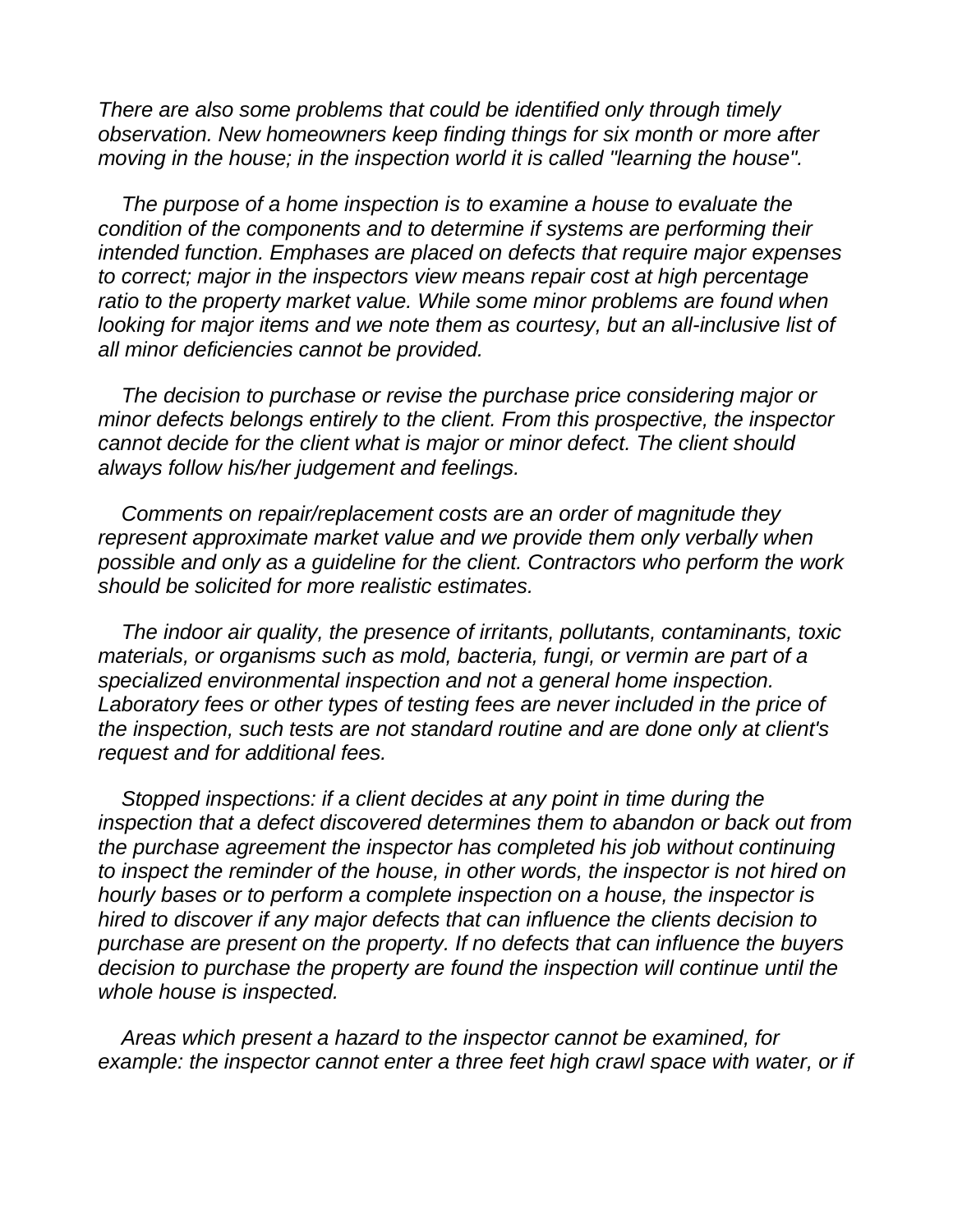*animals such as snakes, foxes, or coyotes are present, the inspector cannot climb a high pitch roof, a wet roof, or a roof covered with snow.*

*There are components excluded from a home inspection. As a rule, the inspector is concerned with components that are part of the house and are necessary for the house to fulfill its intended function and remain in good condition. Homeowners install additional components that may be good to have, but are not necessary for a house, and these are not part of the home inspection. Such examples are, but not limited to: security systems, low voltage wiring, timers of all types, sprinkler systems, telephone systems, water filters, landscaping lights, fences, intercom systems, cable TV or internet, and so on.*

*Components in multiple numbers such as windows, power receptacles, and so on, are inspected as representative samples only; typically one per room. There are components and materials present on premises that are excluded from the home inspection as follows but not limited to: All items that are not structural components of the house. Structural components or materials that are not installed.*

*Appliances receive a "partial inspection"; we do check the electrical or gas supply to a dryer, but we do not evaluate the dryer, we check the water hook-ups and drain lines of the washer, but we do not evaluate the washer. Some houses are sold with appliances others are not, and the home inspector is not an appliance man. The water heater, although an appliance, is always part of the home inspection because it is considered an integral part of the plumbing system.*

*Annexes, such as storage sheds, shops, or recreational facilities i.e. swimming pools, hot tubs are inspected only upon request and for additional cost. A detached garage and its driveway are always inspected.*

*The inspector does not know and is not concerned with real estate market prices; he does not assist in sale negotiations or arbitration and cannot advice the client to, or not to, purchase the inspected property.*

*The inspector is hired and paid to inspect the house and report the condition to his client only and not to any other party or other party's agents; please do not have the seller or his agents, contractors, repair men, or handymen call for clarification on any items or parts of the inspection. Our meaning is to have you, our client, understand the condition of the property and that is all we are paid for. In other words, the inspector is meant to identify defects, but not to prescribe repair protocols. We do not provide contractor supervision services or*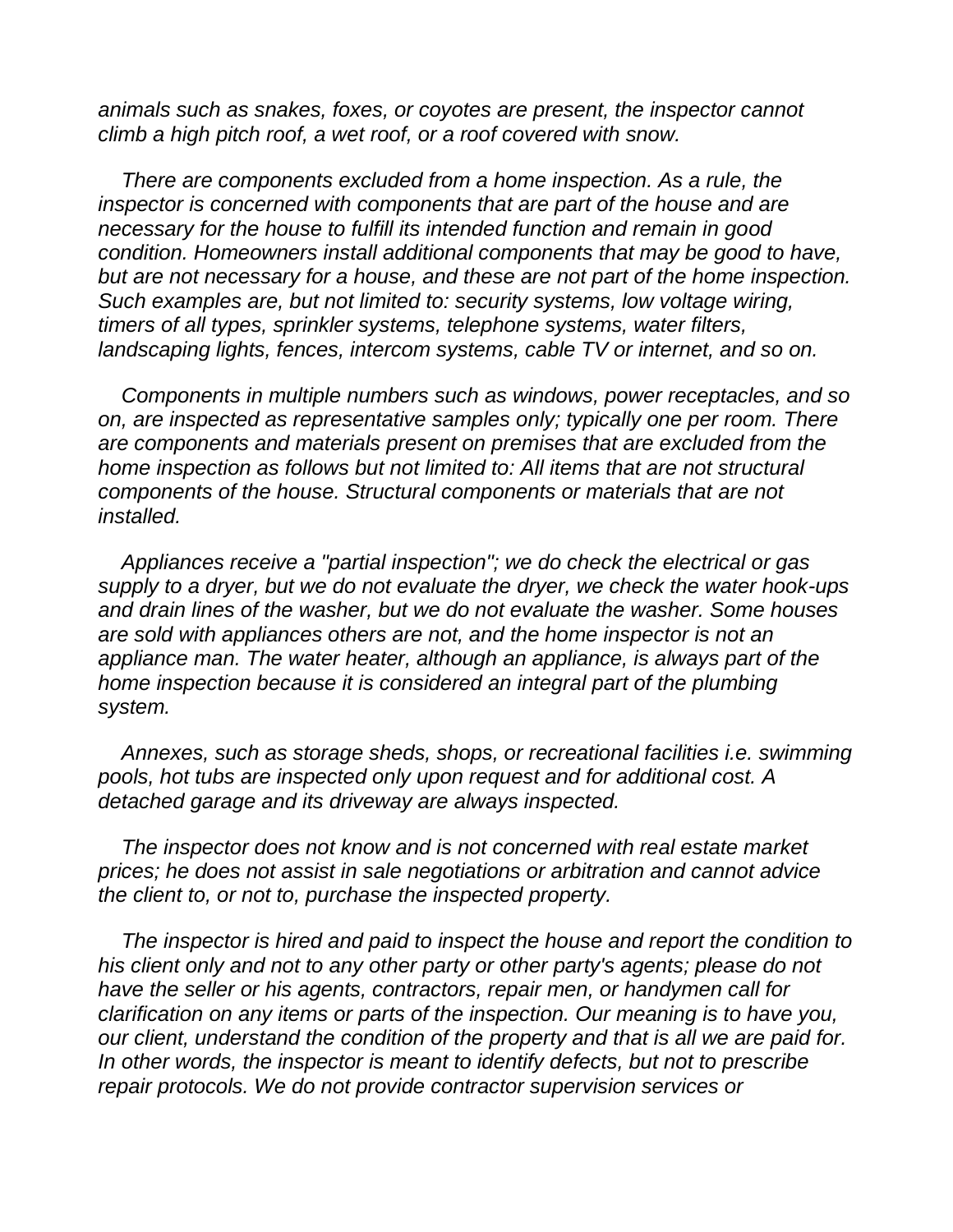*contractor/handyman training. Additionally, the report we write is very clear and it is more than sufficient for any qualified contractor or tradesman to understand what repairs are to be performed and they should know how.*

*The inspector and his company or company representatives are not and cannot be held liable for any defects that are present on the property at the time of the inspection or that will develop later. Client is to understand that inspector is only there to determine the conditions present but he does not make any changes or has any direct or indirect influence on the condition of the property.*

*Client is to understand that in spite of all conscientious efforts made there could be aspects that are very difficult to understand and interpret or may be missed by the inspector, if such situations arise and lead to a dispute or litigation the inspector shall not be liable for more than the cost of the inspection. All and any decisions made by the client at the time of the inspection or as a result of the inspection are the client's sole responsibility even if such decisions are made as a result of the inspector's advice. The inspector can only offer his professional opinion and advice based on his experience but he cannot make decisions for the client.*

#### *When Things Go Wrong*

*The main source of dissatisfaction with home inspectors comes from comments made by contractors or "know-it-all" people who visit the house after the inspection. Their opinions often differ from ours. Do not be surprised if 3 roofers all say the roof needs replacement when the inspector said that with some minor repairs the roof will last a few more years. While the inspector's advice represents the most prudent thing to do, contractors are reluctant to undertake repairs. The roofer does not want a small job with high liability when he can get a big job with a low chance of call back. This is understandable.*

*The "Most Recent Advice" theory suggests that it is only natural for homeowners to believe the last bit of "expert" advice they receive. Although, strongly motivated to get a bigger job contractors are the "Last Man In". Home inspectors, due to nature of events, are the "First Man In" and consequently it is our advice that is often disbelieved, although we have no motivation to get a bigger job or more money. You may hear contractors say, and they often do, "I can't believe you had this house inspected and they didn't find this problem". There are several reasons for these apparent oversights:*

*1. It is difficult for homeowners to remember the circumstances in the house at the time of the inspection. Two or three months later people seldom*